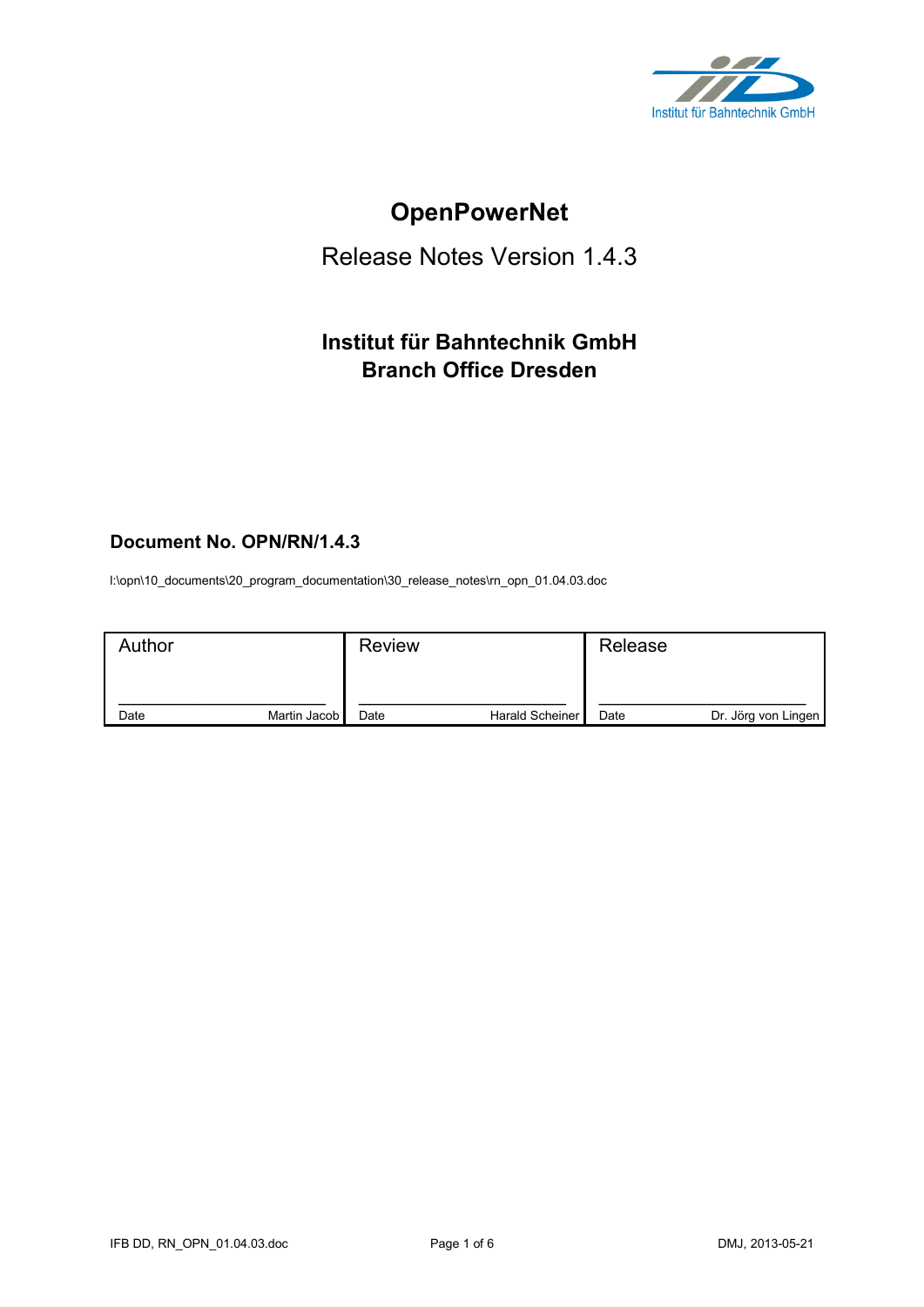#### **1 Introduction**

#### **1.1 Overview**

The purpose of this document is to describe the changes and the status of OpenPowerNet version 1.4.3. The document contains:

- List of delivered files on DVD,
- Description of the main functionality,
- Any restrictions known,
- List of corresponding documentation and
- Known issues.

### **1.2 Configuration**

See document Installation Instruction version 1.4.3 for required third-party software versions.

#### **1.3 Acronyms and abbreviations**

The following abbreviations are used within this document.

| <b>Abbreviation</b> | <b>Description</b>                |
|---------------------|-----------------------------------|
| 2AC                 | 2 Phase AC                        |
| <b>AC</b>           | <b>Alternating Current</b>        |
| <b>ATM</b>          | <b>Advance Train Module</b>       |
| <b>DC</b>           | <b>Direct Current</b>             |
| <b>DVD</b>          | <b>Digital Versatile Disk</b>     |
| <b>GUI</b>          | <b>Graphical User Interface</b>   |
| <b>ODBC</b>         | <b>Open Database Connectivity</b> |
| <b>PSC</b>          | <b>Power Supply Calculation</b>   |

### **2 List of files on DVD delivery**

```
OPN InstallationInstruction 1.4.3.pdf
OPN ReleaseNotes 1.4.3.pdf
OPN_UserManual_1.4.2.pdf
OpenPowerNet\my.ini
OpenPowerNet\createUser.bat
OpenPowerNet\OpenPowerNet-1.4.3.zip
OpenTrack\OpenTrack.V_1.7.0.2013-01-14.zip
ThirdPartyPrograms\ required by OpenPowerNet, see Installation Instructions
update\
```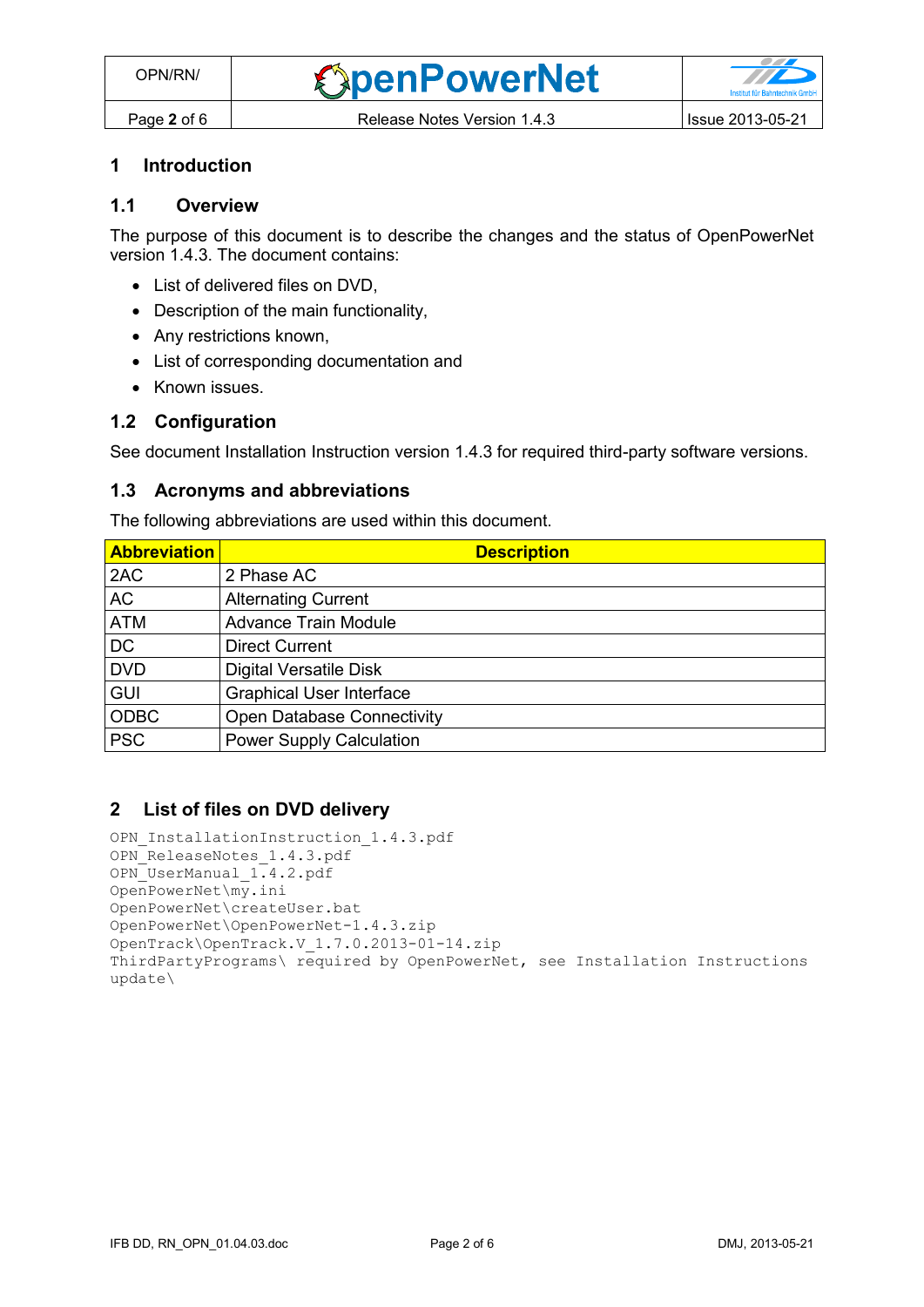

## **3 Main functionality**

OpenPowerNet version 1.4.3 has the following main functionality:

- Calculation of AC, 2AC and DC power supply system,
- Calculation of magnetic coupling of conductors is done internally,
- AC / 2AC power supply models:
	- o Transformer,
	- o Auto transformer,
	- o Booster transformer,
- DC power supply models:
	- o Rectifier,
	- o Energy storage for stabilisation of line voltage and energy saving
- Voltage limiting device model to limit the touch voltage.
- Calculation of tractive effort with retroactive effect to the railway operation simulator OpenTrack,
- Calculation regenerative braking,
- Consideration of tractive and braking current limitation,
- Consideration of power factor at vehicle pantograph,
- Calculation of electrical engines with single or multiple propulsion systems,
- Division of power consumption for multiple Train Operating Companies,
- Evaluation of engine energy storage,
- Consideration of coasting behaviour of the courses,
- Consideration of changing train mass at station stops,
- Calculation of short circuit currents,
- Quick evaluation of network structure using constant current engine model,
- Visualisation of results using prepared Excel-Files and
- Visualisation of results using the automated analysis of the Analysis Tool generating Excel and PDF files for:
	- o Minimum pantograph voltage,
	- o Maximum touch voltage,
	- o Maximum leakage current,
	- o Substation:
		- Feeder current versus time and as  $TRLPC<sup>1</sup>$ ,
		- **Busbar voltage versus time**
		- Power (P,Q,S) versus time and as TRLPC for input, output and total (per substation and total of all substations of a network),
		- Power factor versus time
	- o Energy overview
	- o Vehicle specific overview

 $\overline{a}$ 

<sup>1</sup> The **T**ime-**R**ated **L**oad **P**eriods **C**urve (TRLPC) shows the maximum or minimum of a set of varying window-size averages where the window time duration is defined by the x-axis value.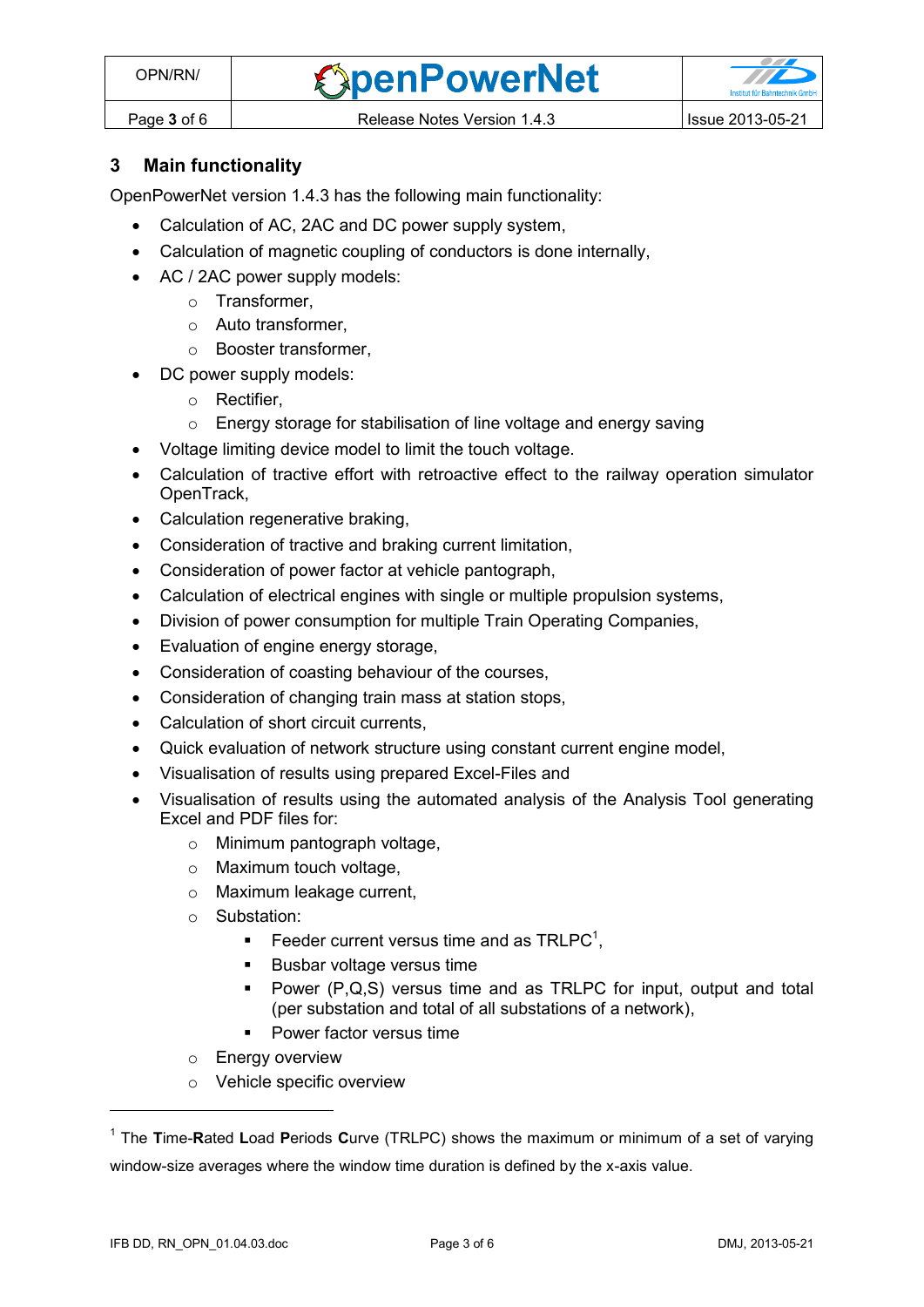- **General:**
	- none
- **ATM:**
	- Bugfix: Engine current limitation was exceeded in some very rare conditions for very low voltage.
- **PSC:**
	- Flush the dump files after each recorded time step to avoid data truncation when unexpected application close.
- **PSC Viewer:**
	- Initialise PSC diagram wizard: select first network by default.
- **Excel Analysis:**
	- none
- **Analysis Tool:**
	- Added Excel 2013 compatibility.
	- Overview tables: Complete makeover.
		- Vehicles overview: Achieved braking energy now is also the mechanical value, includes losses and energy storage. Added losses in vehicle and load balance of energy storage.
		- Devices overview: Added storage load.
		- Substation devices overview: Now includes in/out values in separate rows. Also added P<sub>rms</sub> and storage load values.
		- Title is now created as centre header.
		- Moved simulation time window to subtitle.
		- Set font of cells to Arial 12pt.
		- Various performance improvements.
	- Presets:
		- It is enough to define only the content different from the default preset in a customised preset file.
		- Added Common.ItemDefs element and ChartType.ItemRef to define common items like chainage items which have to be defined only once.
		- Moved ChartType.System(supply=other) to ChartType.Common. Under ChartType.System now only the elements and attributes different from Common have to be defined.
		- Display calculation date and duration in message console and log file.
		- Improved performance of a particular database query in magnetic field tool and chart creation for lines.
		- Chart for substation device  $P=f(t)$ : Synchronise yAxis and y2Axis setting for  $|S|$ , P and Q.
		- Added element "MarkerStyle" to Item and hLine elements. This may be used to define markers that shall be used for the chart series, e.g. for monochrome preset. Multiple definitions per item are possible. Use style "lineMarkers" to activate the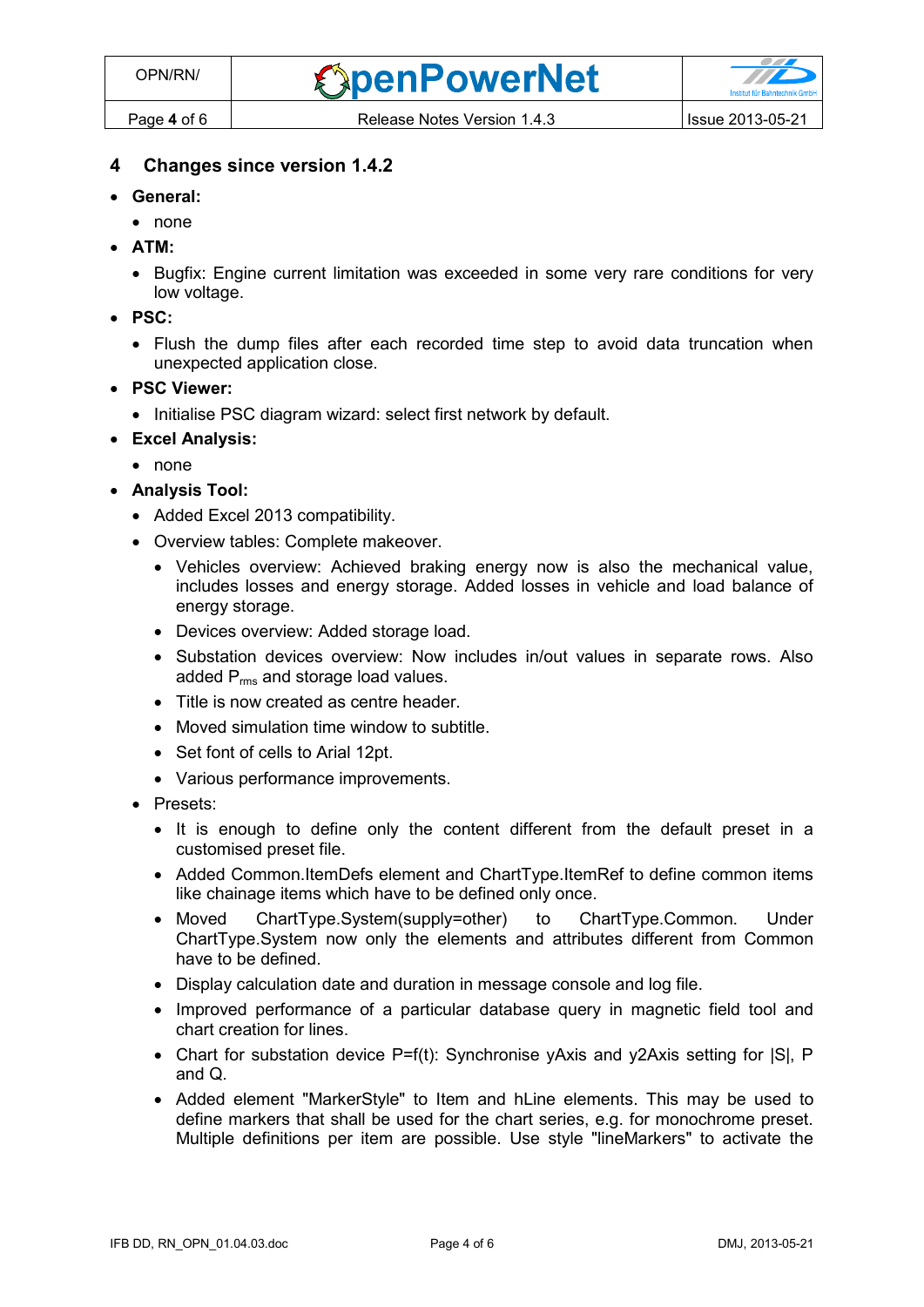settings. NOTE: When using common item definitions, make full settings to keep the XML structure similar! Define MarkerStyle "none" if needed.

- Renamed attribute "marker" to "label" to prevent mix-up with element "MarkerStyle".
- Inline measurement:
- Creating magnetic field output videos in resolution 1280x720.
- Improved quality of magnetic field output images in iso mode: PDF file creation is completely vector based. Vector format is not convenient for shading images (normal mode) as it leads to very large files.
- Added position plot to magnetic field image which shows the measuring point and engine positions at the particular timestep for the whole line. Can be configured in<br>tile under MagneticField.ImageType.Chart2.



• Settings file is now located in user's appdata directory instead of documents directory.

## **5 Known restrictions**

 $\bullet$ 

OpenPowerNet is tested with OpenTrack version 1.7.0 (2013-01-14) and should only be used with this version.

OpenPowerNet is a single user application. It is not tested to use the same database for multiple users at the same time.

The Engine-File uses the RailML rollingstock schema version 1.03 with OpenPowerNet specific extensions and is therefore not 100% compatible with the mentioned version 1.03.